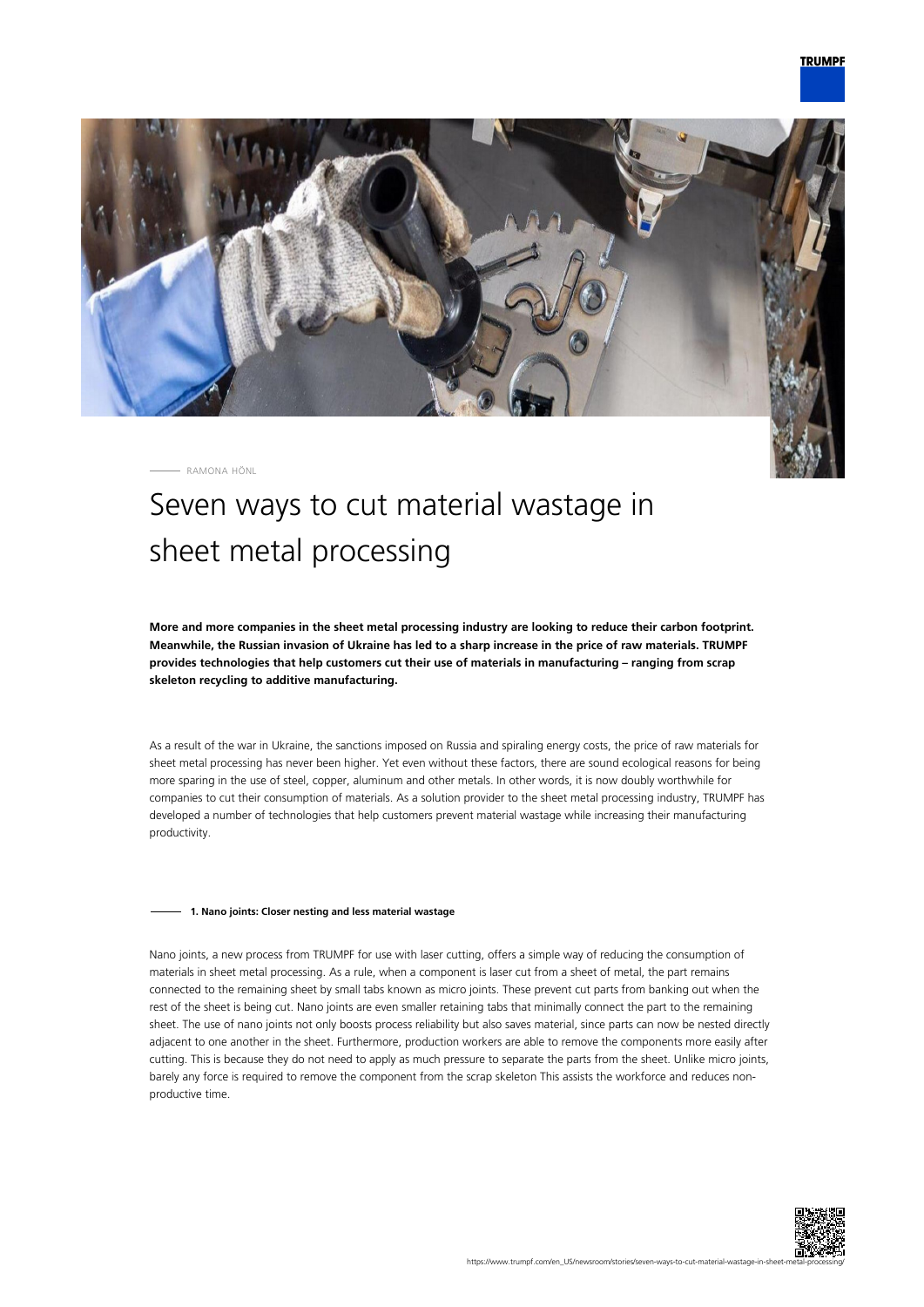

With TRUMPF nano joints, laser cut parts can now be nested directly adjacent to one another in the metal sheet.

# **2. Drop & Cut: Making optimum use of remainder sheets**

Many TRUMPF laser cutting machines feature the Drop & Cut function. This enables users to make optimum use of remainder sheets. A production worker simply takes a leftover metal sheet from which parts have already been cut and places it in the machine work area. Integrated cameras then transfer the image of the remainder sheet onto the display of the control panel. Via touchscreen, the operator can now position additional parts on the remainder sheet for cutting. The operator then starts the machine, and the laser cuts out the shapes from the leftover sheet. This method is ideal when only a small number of components are to be cut – as in the production of spare parts. Drop & Cut reduces scrap by as much as 14 percent.

## **3. CoolLine: More parts from each sheet**

CoolLine is another function that helps users reduce material wastage during laser cutting. This feature automatically sprays the workpiece with water, which vaporizes to provide optimum cooling during cutting. This prevents overheating, which would negatively impact cutting precision. The result is improved component quality and a reduction in the scrap rate. In addition, components can be nested more closely on the metal sheet, which also reduces material consumption.

#### **4. Active Speed Control: Automatic control of feed rate**

Another TRUMPF technology that helps users cut material wastage is Active Speed Control. This function autonomously regulates the feed rate during laser cutting. For this purpose, a sensor monitors the cutting beam from the center of the nozzle. By measuring the so-called process radiation, the system is able to determine whether molten material is forming as

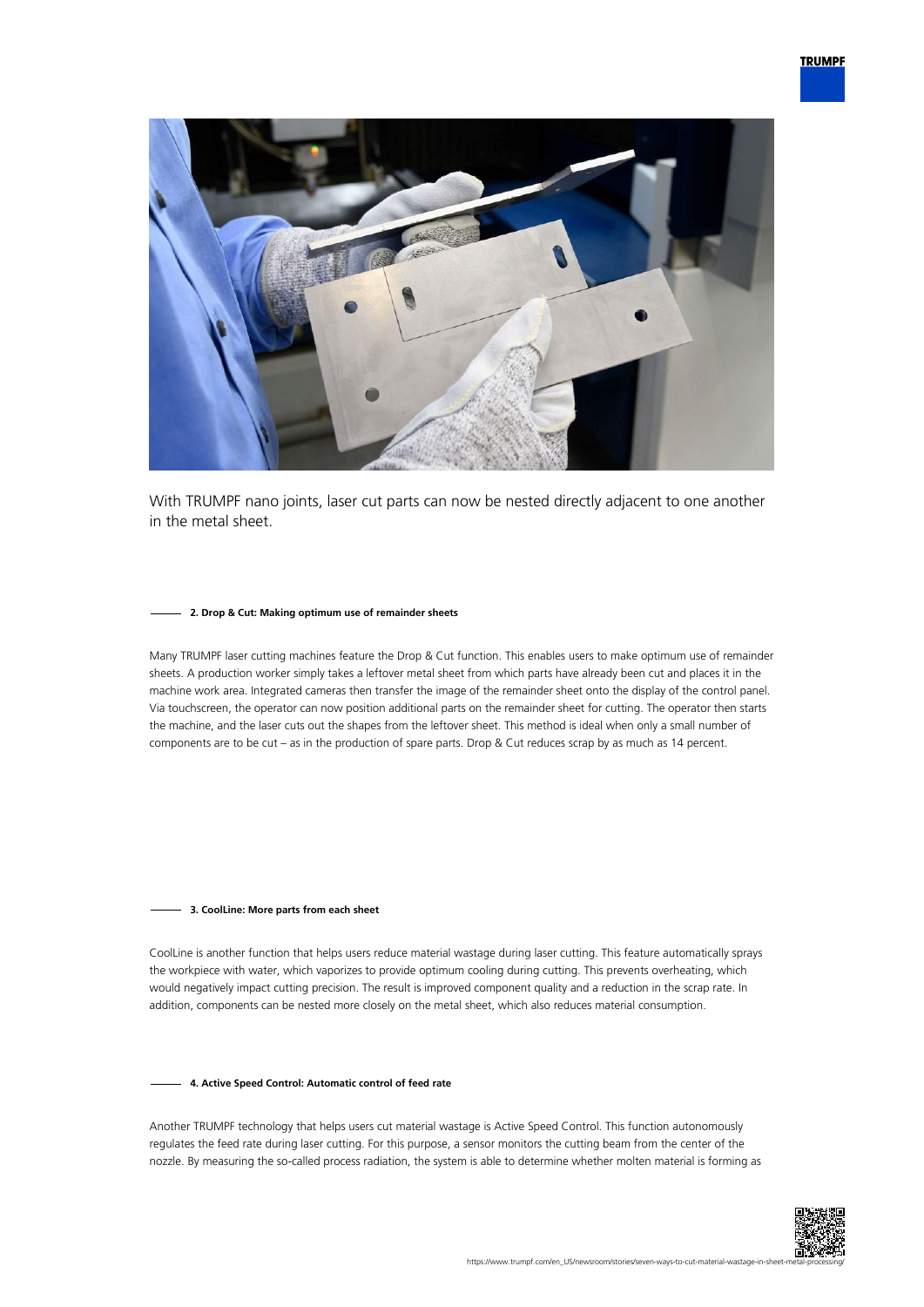

intended and, on this basis, calculate the fastest possible feed rate and make any necessary adjustments – a process it repeats many hundreds of times a second. In addition, Active Speed Control automatically regulates numerous other process parameters, including the position of the laser beam. The system informs the operator of any deviations, thereby helping companies prevent production of unusable parts and eliminate material wastage.



Active Speed Control from TRUMPF autonomously regulates the feed rate during laser cutting.

# **5. Condition Monitoring: Detecting malfunctions before rejects are produced**

Less scrap automatically means lower material consumption. TRUMPF offers a number of solutions to enable continuous monitoring of machine data. All of them help reduce scrap. Condition Monitoring, for example, provides early warning of malfunctions. For this purpose, customer machines are digitally connected to the TRUMPF IT system. All connected machinery sends real-time data to the TRUMPF Predictive Service Center for evaluation by smart algorithms. Any deviations are immediately detected. If, for example, the pressure in the machine room is too high, the operator is automatically notified and can schedule corresponding maintenance measures. This helps companies reduce scrap as well as increase machine availability and prevent unplanned downtime.

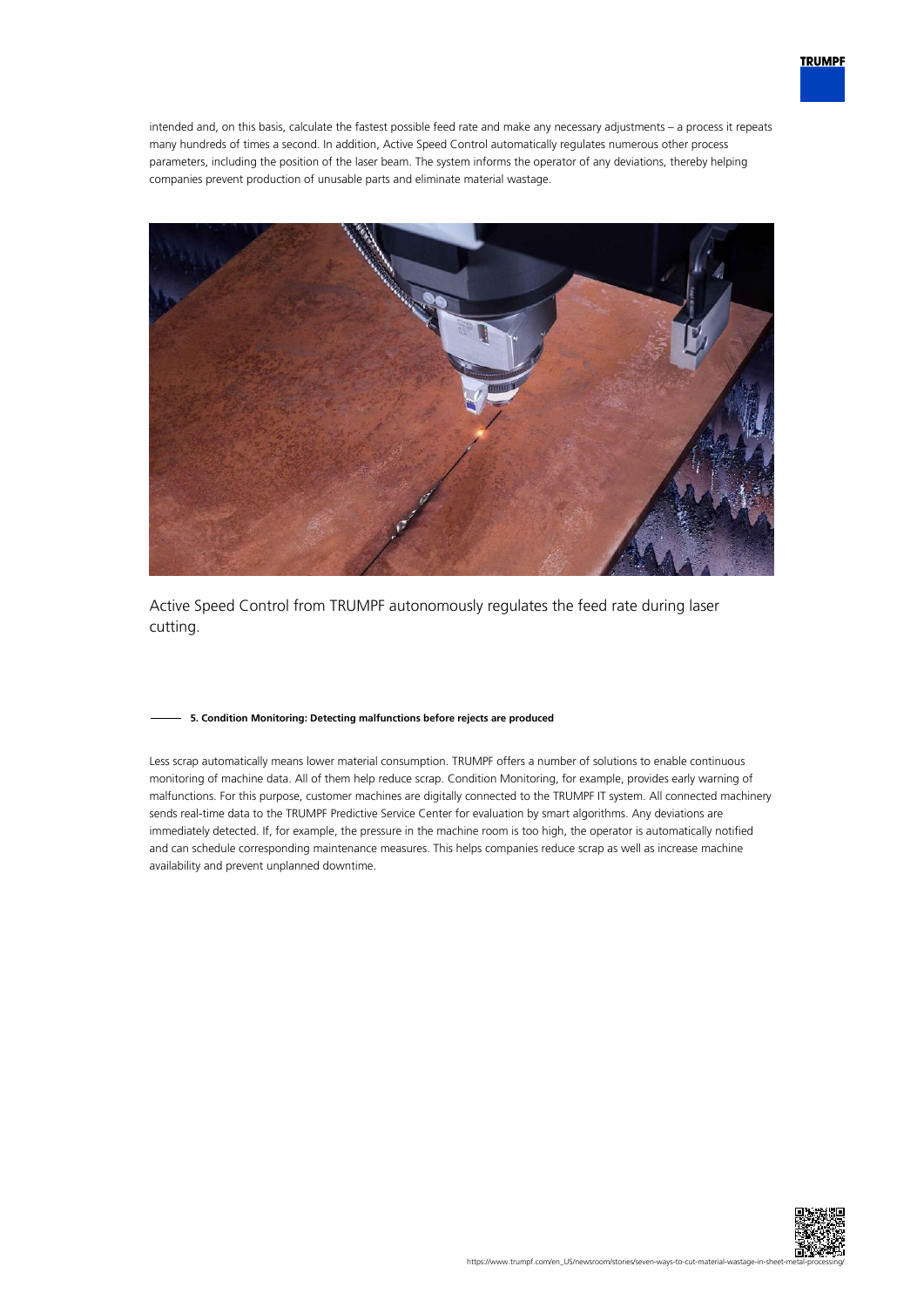

Condition monitoring – the monitoring of machine status data – helps companies reduce scrap and save material.

# **6. 3D printing: Applying material only where it is required**

In terms of material wastage, additive manufacturing – better known as 3D printing – is the most economical process of all. This is because a 3D printer only uses the exact amount of material required to produce a component. In the case of laser metal fusion (LMF) technology, the laser beam within the 3D printer manufactures the component layer by layer. Any excess powder is recovered and can be reused. By comparison, conventional machining processes such as milling produce a large amount of chips. Depending on the component being produced, as much as 80 percent of the raw material is wasted. In addition, 3D printing also saves weight by only using material where it is functionally required.



3D printing helps cut material consumption because the machine only uses what is